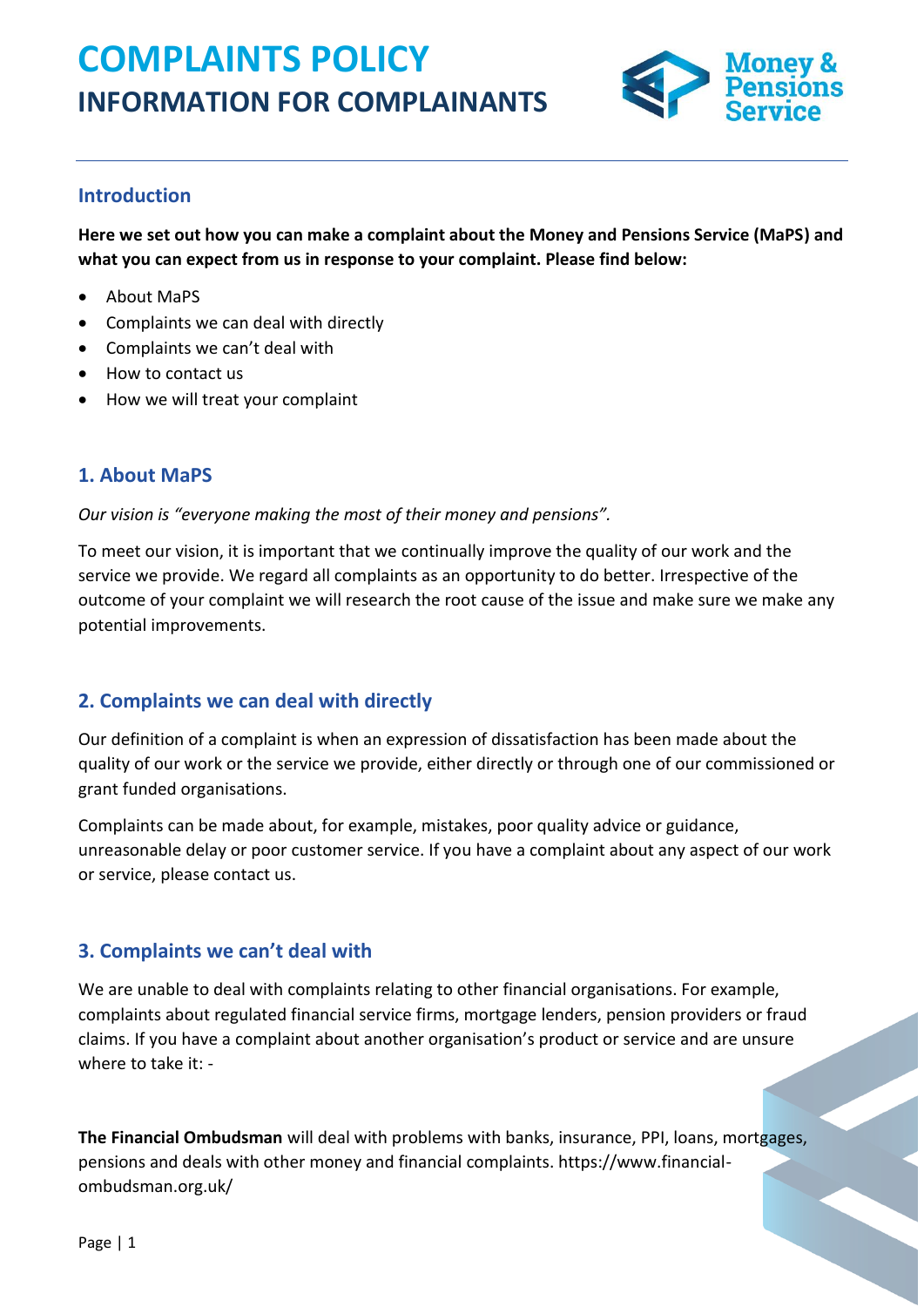

**The Pensions Ombudsman** investigates complaints about pension schemes and decisions made by the Pension Protection Fund and the Financial Assistance Scheme - they can't handle complaints about the State Pension. https://www.pensions-ombudsman.org.uk/

If you are unsure where to direct your complaint, please telephone one of our trained advisers on **0800 138 7777** (Money and Pensions Service Line open Monday to Friday, 8am to 8pm, Saturday, 9am to 1pm, Sunday and Bank Holidays, closed), who will be able to provide you with information and guidance. 2

#### **4. How to contact us**

In the first instance if you have a problem please contact the person or department who you originally dealt with to discuss your concerns; the member of staff may be able to deal with your concerns there and then. We will always take seriously any dissatisfaction with our service. If you prefer not to contact the department, or do not get satisfaction from doing so, please contact our Complaints Officer:

Complaints Officer, The Money and Pensions Service, 120 Holborn, London EC1N 2DT

Email: complaints@maps.org.uk or telephone: (020) 7943 0600

#### **5. How we will treat your complaint**

We operate a three stage complaints process. The first two stages being internal and the third external.

## **Stage 1**

Upon receiving a complaint, we shall:

- provide you with an acknowledgment, within five working days;
- investigate your complaint, by speaking to the appropriate person(s) for clarification and with a view to identifying a resolution, and
- provide you with our response, within twenty working days of the acknowledgement being sent.

## **Stage 2**

If you are not satisfied with our response from stage 1, you can contact the Complaints Officer to request escalation to a MaPS Director who is unconnected with the matter and we shall:

• provide you with an acknowledgement within five working days;